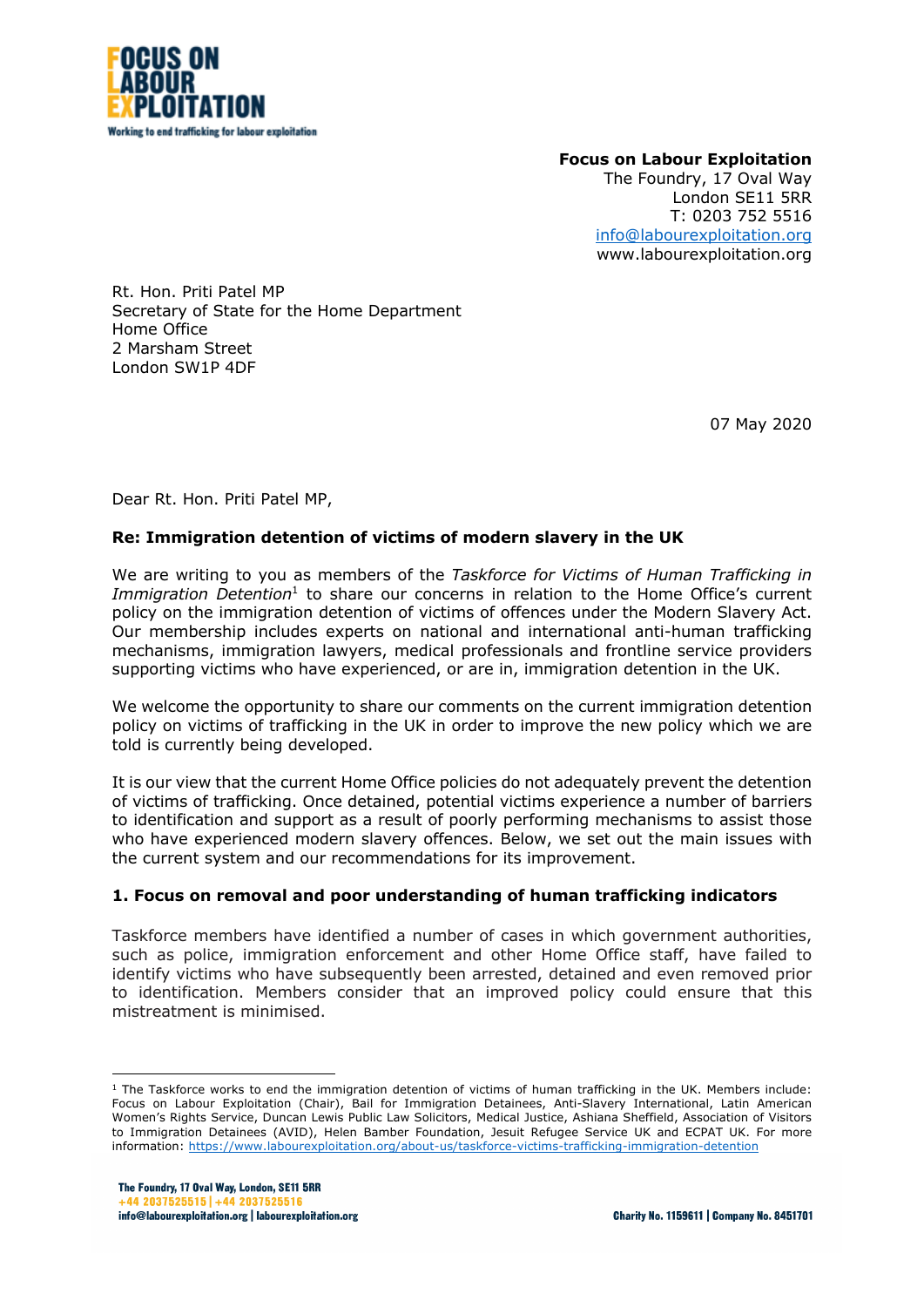Members are concerned that relevant authorities either do not have sufficient understanding of human trafficking indicators or do not take necessary time to uncover detailed accounts of an individual's experience which would help them to be identified prior their consideration for immigration detention. For instance, Operation Magnify, a Home Office enforcement campaign aimed at identifying businesses employing and exploiting undocumented migrant workers has led to the arrest and subsequent detention of 97 potential victims of trafficking for immigration offences between January 2015 and November 2019.<sup>2</sup> In May 2019, the Independent Chief Inspectors of Borders and Immigration (ICIBI) raised the issue that the Home Office often does not identify potential victims of trafficking as a result of "focusing on the fact that someone was working illegally rather than that they may be a victim of abuse, exploitation and slavery".<sup>3</sup>

Our members find that, in reviews of the decision to detain, case workers often misidentify indicators of trafficking as negative immigration factors. For example, in some cases where an individual stopped reporting because they were trafficked, this is treated as absconding. This can happen even where an individual has a positive reasonable grounds decision, suggesting that focus on immigration control obstructs victim identification and support.

Poor understanding of human trafficking indicators prior to, and at the point of consideration for immigration detention, means that thousands of potential victims are being detained prior to identification. Recent data shows that in 2019, 2850 potential victims were referred to the National Referral Mechanism (NRM) from within Immigration Removal Centres (IRC).<sup>4</sup> These numbers show the limited performance of current mechanisms aimed at avoiding the detention of vulnerable people and the need for improved policy on detention of victims of trafficking.

Taskforce members have also supported victims who had been trafficked, arrested, detained, removed and then re-trafficked to the UK only to be identified by a support provider, despite having had contact with a number of statutory first responders throughout their experience of arrest and within immigration detention. This demonstrates that failure to identify victims as victims facilitates re-trafficking and hinders the UK's response to tackle modern slavery offences.

*There is a clear need for all government agencies with the power to make arrests under immigration powers to receive compulsory training on human trafficking indicators. This should include real cases, including those in which indicators of trafficking are not standard or simplistic to avoid a 'one size fits all' approach. This will ensure victims' complex experiences of exploitation are identified, and the government's anti-slavery aims and commitments are better met.* 

#### **2. Misuse of immigration detention powers**

In conversations with members of the Taskforce, police officers have described frustration regarding the current lack of systems through which police can provide potential victims with safe accommodation when they are perceived to be in immediate danger but are not ready to disclose their experience of exploitation or make a decision on whether they want to engage with the National Referral Mechanism (NRM).

<sup>&</sup>lt;sup>2</sup> Information acquired through a Freedom of Information request to Home Office 2019/55965 data covers the period from January 2015 to November 2019.

<sup>3</sup> Independent Chief Inspector of Borders and Immigration, *An inspection of the Home Office's approach to Illegal Working (August – December 2018)*, May 2019, p.47.<br><sup>4</sup> Information acquired through a Freedom of Information request to Home Office 2020/57809.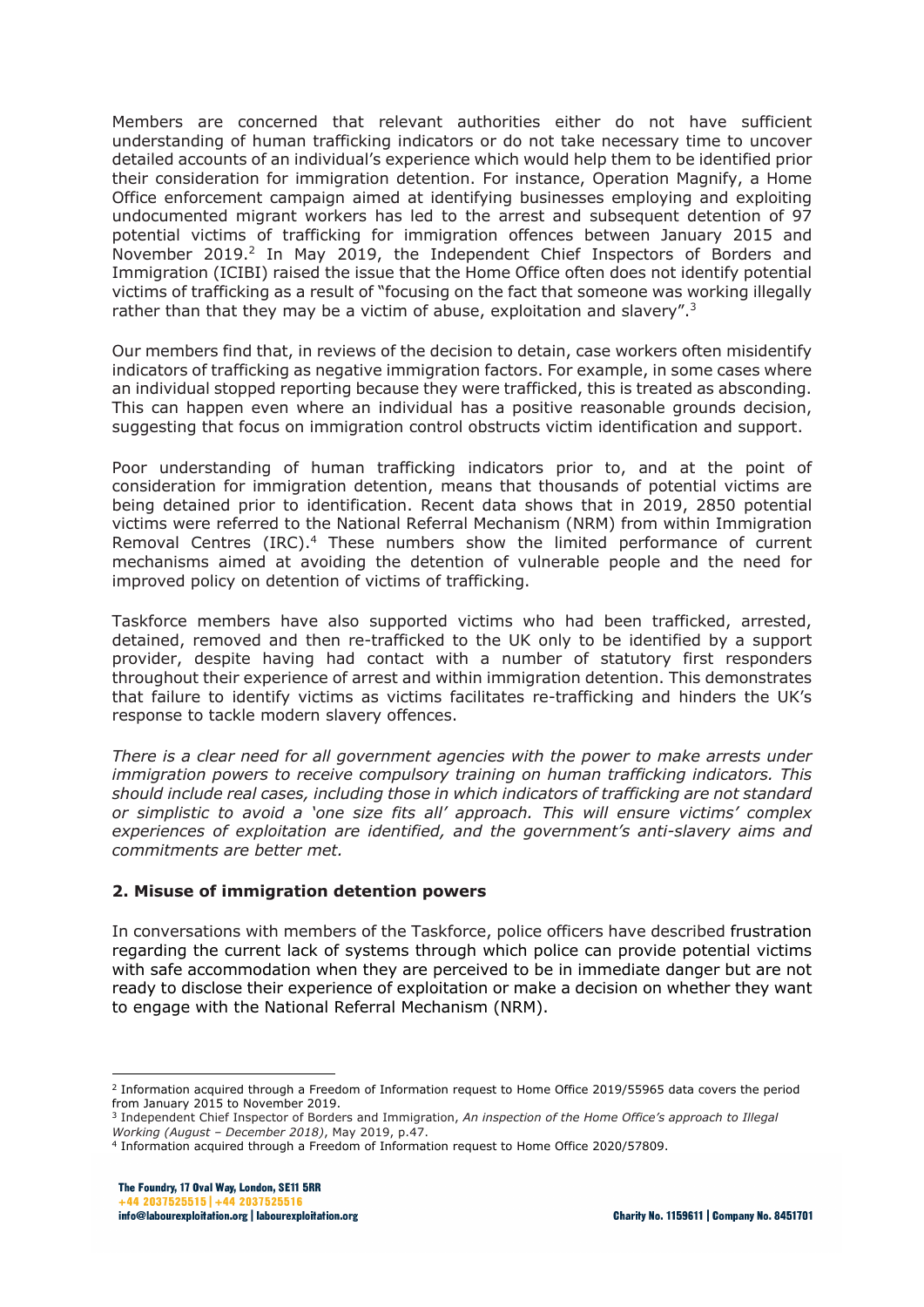In the absence of such systems, some police officers described using immigration detention as a way to 'protect' victims with insecure immigration status from returning to an exploitative situation and to give them time to reflect on their experience and decide if they would like to disclose. Others have described being unable to "turn a blind eye" if someone is in the country without regular status, despite them being concerned that the person is a potential victim of trafficking. So if a victim does not disclose at the first point of contact with a police officer, for example due to fear of reprisals from their exploiter, distrust of government authorities or still being under control of their trafficker, a proportion of police officers contact the Home Office so that the potential victim is considered for immigration detention.

It is our expert view that the use of immigration detention to 'safeguard' victims of trafficking is wholly inappropriate. Numerous studies demonstrate the negative impact of immigration detention on mental health, being especially harmful to people who have experienced trauma, causing or exacerbating retraumatisation, Post-Traumatic Stress Disorder, anxiety, panic attacks and suicidal ideation. Therefore, immigration detention should never be used as a safeguarding measure.

*Detention should never be used as a safeguarding measure. Potential victims should, instead, be taken to a safe place and given time to recover before being interviewed and deciding whether or not they would like to enter the NRM. While we expect the currently proposed Places of Safety to address some of these concerns, it is imperative that victims do not feel pressured to enter the NRM for fear that not doing so will lead to their detention and removal once they leave the 'place of safety'.*

## **3. Limitations to the Detention Gatekeeper (DGK) system**

In 2017 the Home Office introduced 'detention gatekeepers' to scrutinise all proposed detentions independently of the Immigration Enforcement's arresting team and to ensure that people whose vulnerability could be exacerbated by detention were not detained. However, Taskforce members continue to support potential victims of human trafficking who have not been identified at the point at which they were being considered for detention.

A key issue is that even people who have been identified by the DGK as vulnerable can be admitted to immigration detention, as DGK's decision making is often overruled by other Home Office departments. The ICIBI recognised this concern in his recently launched 'Annual inspection of Adults at Risk in Immigration Detention (2018-2019)' stating that the DGK system, among many other safeguarding systems within detention, is undermined by a lack of genuine empowerment since the final decision to detain rests elsewhere.5

Additionally, while DGK aim at scrutinising all proposed detentions independently from the arresting team, DGK rely on information provided by the arresting team to make their decision, which affects the independence of this process. To address this, the ICIBI has recommended that during the admissions process the detainee is seen by the IRC supplier, healthcare and GP and embedded Detention Engagement Team within 24 hours of arrival so that a joint decision is made on the individual's suitability to be detained.<sup>6</sup> This system could be a useful step, acting as a quality assurance check on the DGK. This

<sup>5</sup> Independent Chief Inspector of Borders and Immigration, *Annual inspection of 'Adults at Risk in Immigration Detention' (2018-2019) (November 2018 – May 2019)*, May 2020, p.11.  $6$  Ibid, p.13.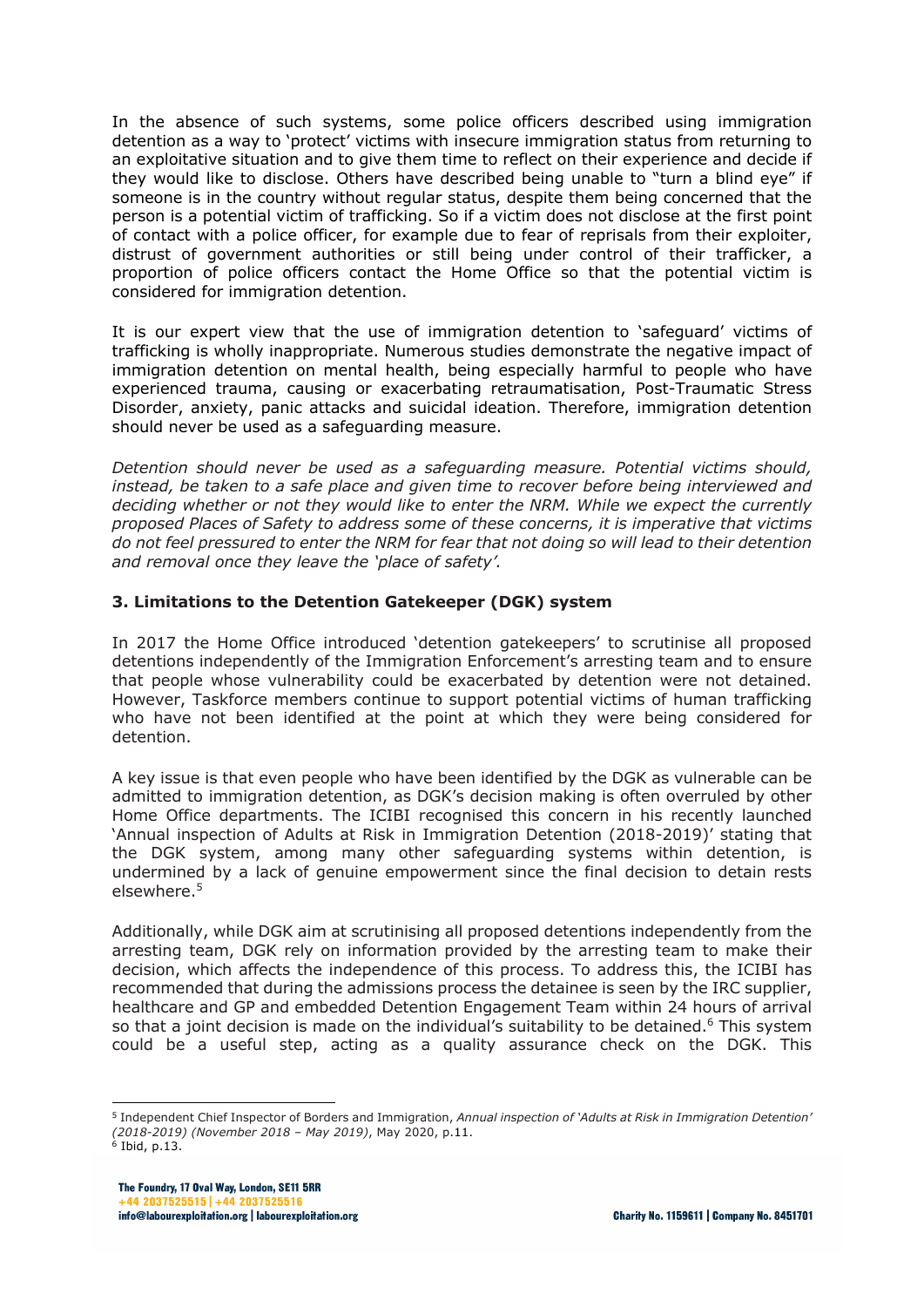recommendation has, however, not been accepted by the Home Office in its response to the ICIBI's analysis report.

*To address these shortcomings, DGK should have access to all documents and files including past immigration and medical records and previous NRM referrals, with the individuals' consent, of anyone being considered for detention. People identified as vulnerable by the DGK should not be detained. The 'detention gatekeeper intake proforma' should include a question on indicators of human trafficking. Additionally, everyone under consideration for detention should receive independent free legal advice and there should be independent judicial oversight of the decision to detain.* 

## **4. Home Office expectation of self-identification by victims of trafficking**

Taskforce members have noted that there appears to be an expectation by the Home Office that victims of trafficking will voluntarily disclose their experience of exploitation to relevant authorities either before or during their time in detention. In some cases, victims present clear indicators of modern slavery offences and yet, they are only identified or supported once they disclose those instances of exploitation to charities, solicitors or medical professionals working within immigration detention centres, instead of being proactively identified by authorities.

This concern was noted by the Group of Experts on Action Against Trafficking in Human Beings (GRETA) in their 2016 report on the implementation of the Council of Europe Convention on Action against Trafficking in Human Beings by the UK. GRETA stated that in the UK "the detection of victims of human trafficking appears to rely essentially on selfidentification by the victims".<sup>7</sup>

Self-identification is problematic for a number of reasons. In our experience, many victims of trafficking are unaware that there are systems to identify and support them, making them unlikely to disclose traumatic experiences to people they do not know or trust. Even when they disclose, victims describe their experience of exploitation using their own terms and language. This means they are often not aware that what they went through is characterised as trafficking and therefore, makes self-identification and self-reporting to authorities unlikely. Additionally, detention re-triggers trauma for many people who have been trafficked, blocking self-identification and disclosure. This is exacerbated when the first responder, the person who disclosure needs to be made to, is also the authority responsible for their detention. Even if a trafficked person is able to self-identify under these circumstances, disclosure is likely to not contain all relevant evidence of their trafficking experience, which then leads to incomplete NRM referral forms that make positive identification as trafficked person less likely.

*The high number of victims being identified by Taskforce members and other charities working in detention suggests the need for a non-governmental independent support provider to be present in detention and able to act as the first point of contact for people who have experienced trauma, abuse and exploitation.* 

#### **5. Continued detention following NRM referral**

While in most cases a positive reasonable grounds decision leads to release from detention, there are a number of cases where the Home Office has maintained the detention of people with these decisions despite the overwhelming evidence that

<sup>7</sup> GRETA, *Report concerning the implementation of the Council of Europe Convention on Action against Trafficking in Human Beings by the United Kingdom – Second Evaluation Round*, 07 October 2016, p.39.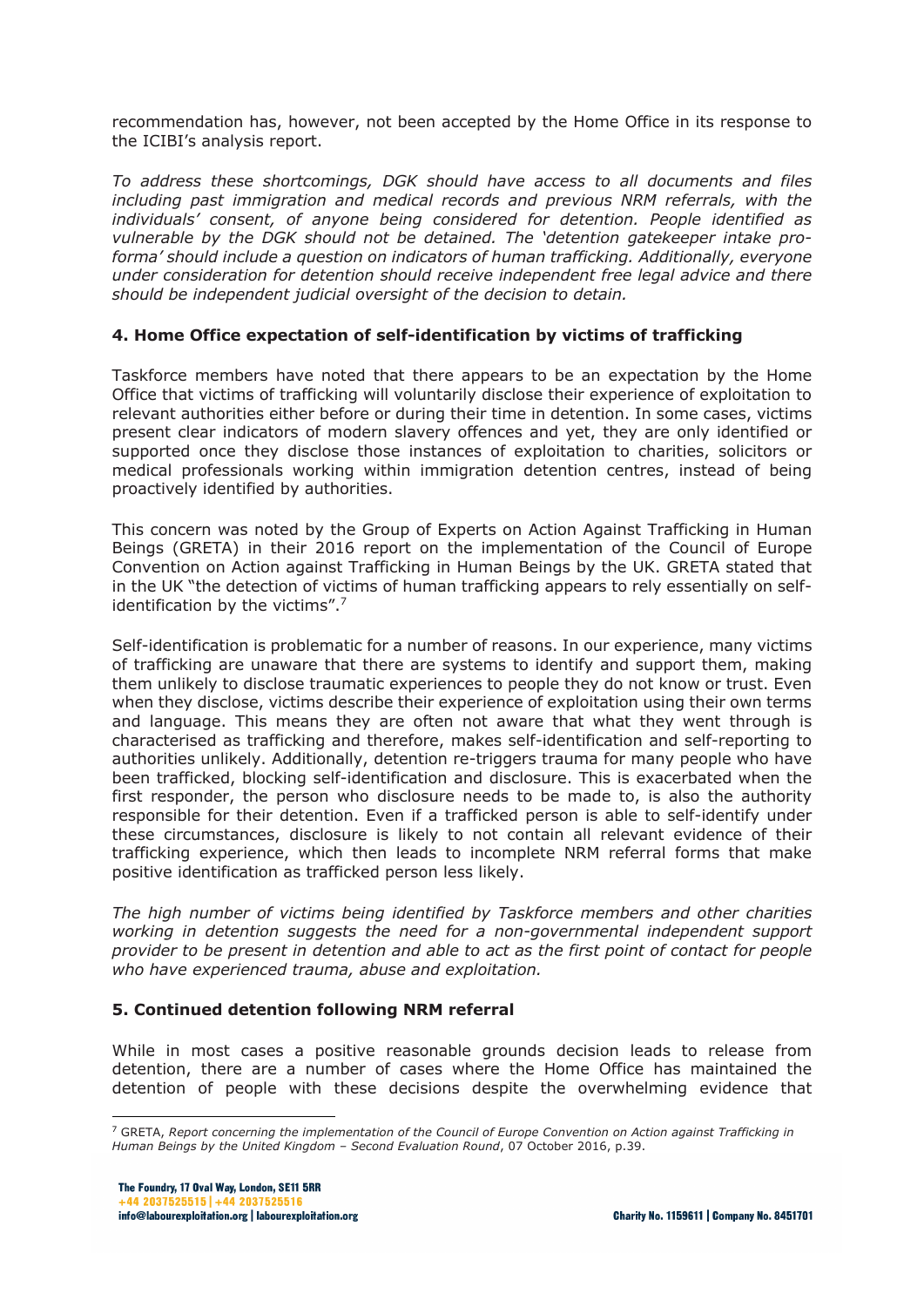immigration detention negatively affects people who have previously experienced trauma, such as victims of trafficking.

Keeping potential victims in detention also goes against GRETA's recommendation that UK authorities should "improve the identification of victims of trafficking in detention centres and ensure that following a positive reasonable grounds decision, possible victims of trafficking are speedily removed from detention and offered assistance and protection as provided in the [Council of Europe] Convention [on Action against Trafficking in Human Beings]."8

In addition to maintaining detention of potential victims of trafficking, the Home Office has detained people *after* they have been referred to the NRM and are awaiting a reasonable grounds decision, despite the government ensuring that "potential victims of modern slavery cannot be removed while consideration is being given to whether there are reasonable grounds to believe they are a victim."9 Their detention, therefore, contradicts the Hardial Singh principle that the Home Office can only use detention for the purpose of removal or for assessing someone's claim to be in the UK.

*At a minimum, the UK should follow GRETA's recommendation. However, in order to avoid further harm and trauma from having their freedom of movement restricted and from the wider experience of immigration detention, potential victims should be released from detention immediately after being referred to the NRM so they can start their recovery in an appropriate setting.*

### **6. Breaches to the UK's international responsibilities towards victims of human trafficking**

The Taskforce considers that the immigration detention of victims of trafficking breaches the UK's responsibility to "assist victims in their physical, psychological and social recovery" under Article 12 of the Council of Europe Convention on Action against Trafficking in Human Beings. These responsibilities are also covered by Articles 8 and 9 of the EU Victims' Rights Directive, which the UK has ratified. These articles state that victims should receive support tailored to their needs, especially those victims who have "suffered considerable harm due to the severity of the crime".

The detention of victims of human trafficking also breaches Article 18 of the EU Victims' Rights Directive which establishes that victims should be protected from "secondary and repeat victimisation, from intimidation and retaliation, including against the risk of emotional and psychological harm".

We share the view that current Home Office policy leads potential victims of trafficking to be treated primarily as immigration offenders rather than victims of a serious crime. This is resulting in some victims of human trafficking spending more than a year in immigration detention leading to long-term emotional, physical and psychological consequences.

*The UK should comply with these international obligations by introducing policies that end the knowing immigration detention of potential and recognised victims of human trafficking.*

<sup>&</sup>lt;sup>8</sup> GRETA, Report concerning the implementation of the Council of Europe Convention on Action against Trafficking in<br>Human Beings by the United Kingdom - Second Evaluation Round, 07 October 2016, p.39.

<sup>&</sup>lt;sup>9</sup> UK Parliament, Slavery: Written Question: HL14851, 09 April 2019.